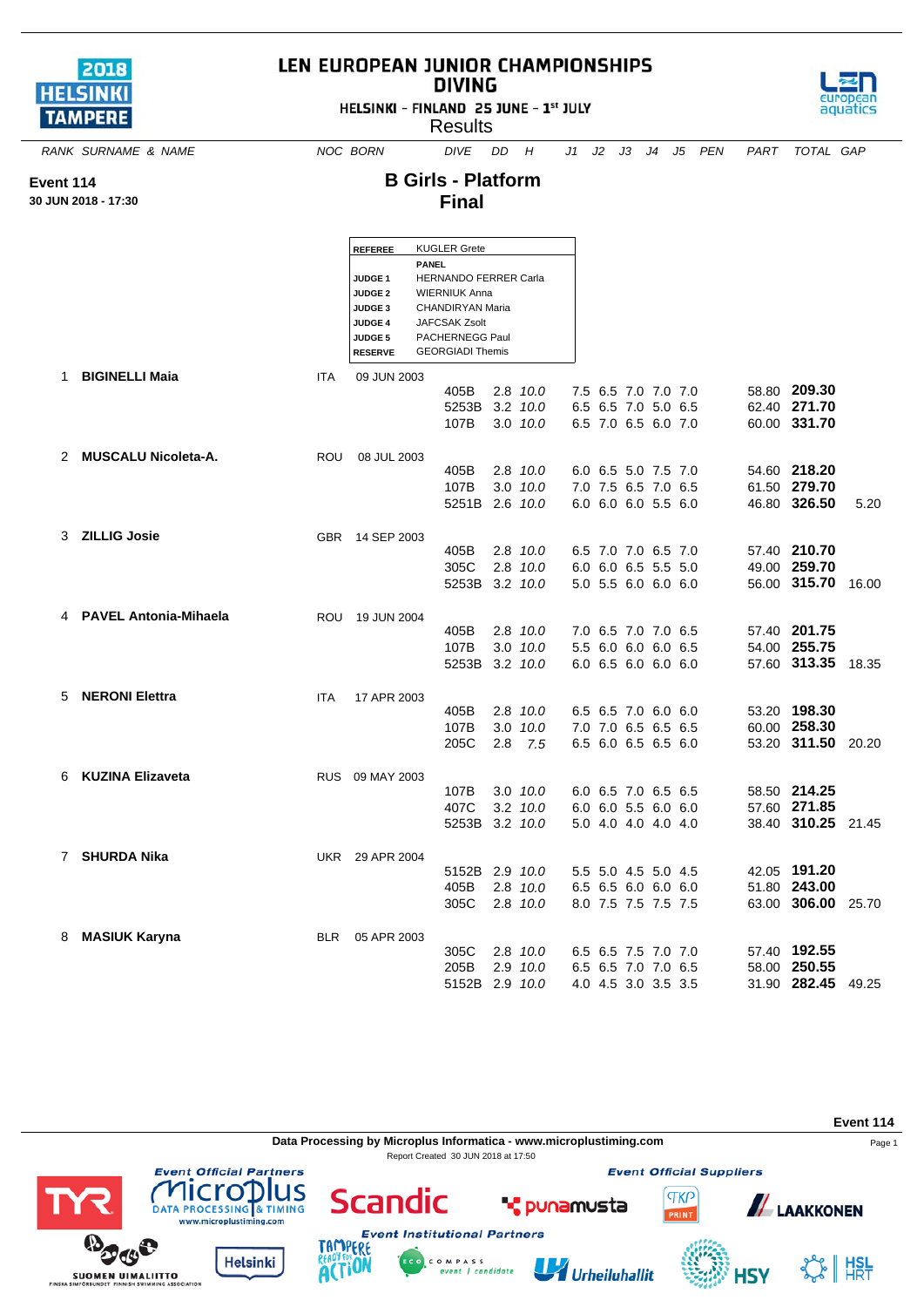|    | RANK SURNAME & NAME             |            | NOC BORN        | <b>DIVE</b> | DD.              | H          | J1 | J2 | J3                  | J <sub>4</sub> | J5 | <b>PEN</b> | PART | TOTAL GAP    |       |
|----|---------------------------------|------------|-----------------|-------------|------------------|------------|----|----|---------------------|----------------|----|------------|------|--------------|-------|
|    |                                 |            |                 |             |                  |            |    |    |                     |                |    |            |      |              |       |
| 9  | <b>PRAASTERINK Else Guurtje</b> | <b>NED</b> | 10 MAR 2003     | 105B        | 2.4              | 7.5        |    |    | 5.5 6.0 6.0 6.5 5.5 |                |    |            |      | 42.00 182.75 |       |
|    |                                 |            |                 |             |                  |            |    |    |                     |                |    |            |      |              |       |
|    |                                 |            |                 | 405C        | 2.7              | 7.5        |    |    | 6.0 6.5 7.0 6.0 6.0 |                |    |            |      | 49.95 232.70 |       |
|    |                                 |            |                 | 5132D       | 2.2              | 5.0        |    |    | 5.5 6.0 6.5 6.5 6.5 |                |    |            |      | 41.80 274.50 | 57.20 |
| 10 | <b>PASCHEL Thalea</b>           | GER        | 23 APR 2004     |             |                  |            |    |    |                     |                |    |            |      |              |       |
|    |                                 |            |                 | 405C        | 2.7              | 7.5        |    |    | 6.0 5.5 5.0 6.0 6.0 |                |    |            |      | 47.25 177.85 |       |
|    |                                 |            |                 | 105B        | 2.6              | 5.0        |    |    | 6.0 6.0 5.5 6.0 5.5 |                |    |            |      | 45.50 223.35 |       |
|    |                                 |            |                 | 5235D       | 2.8              | 7.5        |    |    | 5.0 6.5 6.0 5.5 5.5 |                |    |            |      | 47.60 270.95 | 60.75 |
| 11 | <b>KUPKA Caroline Sofie</b>     | NOR.       | 06 DEC 2003     |             |                  |            |    |    |                     |                |    |            |      |              |       |
|    |                                 |            |                 | 305C        |                  | $2.8$ 10.0 |    |    | 5.0 5.0 4.5 4.0 4.5 |                |    |            |      | 39.20 176.85 |       |
|    |                                 |            |                 | 205B        | 2.9              | 10.0       |    |    | 4.5 4.5 3.5 3.5 4.0 |                |    |            |      | 34.80 211.65 |       |
|    |                                 |            |                 |             |                  |            |    |    |                     |                |    |            |      |              |       |
|    |                                 |            |                 | 5251B       | 2.6              | 10.0       |    |    | 7.0 7.5 5.5 6.0 6.5 |                |    |            |      | 50.70 262.35 | 69.35 |
| 12 | <b>JANMYR Nina</b>              |            | SWE 05 MAR 2004 |             |                  |            |    |    |                     |                |    |            |      |              |       |
|    |                                 |            |                 | 105B        | 2.6              | 5.0        |    |    | 3.0 4.5 3.0 3.0 3.5 |                |    |            |      | 24.70 158.10 |       |
|    |                                 |            |                 | 405C        | 2.7              | 7.5        |    |    | 6.5 7.0 6.0 6.5 6.0 |                |    |            |      | 51.30 209.40 |       |
|    |                                 |            |                 | 205C        | 3.0 <sub>2</sub> | 5.0        |    |    | 3.0 4.0 4.0 3.0 3.0 |                |    |            |      | 30.00 239.40 | 92.30 |

**Data Processing by Microplus Informatica - www.microplustiming.com** Page 2 Report Created 30 JUN 2018 at 17:50

**Event Official Suppliers** 



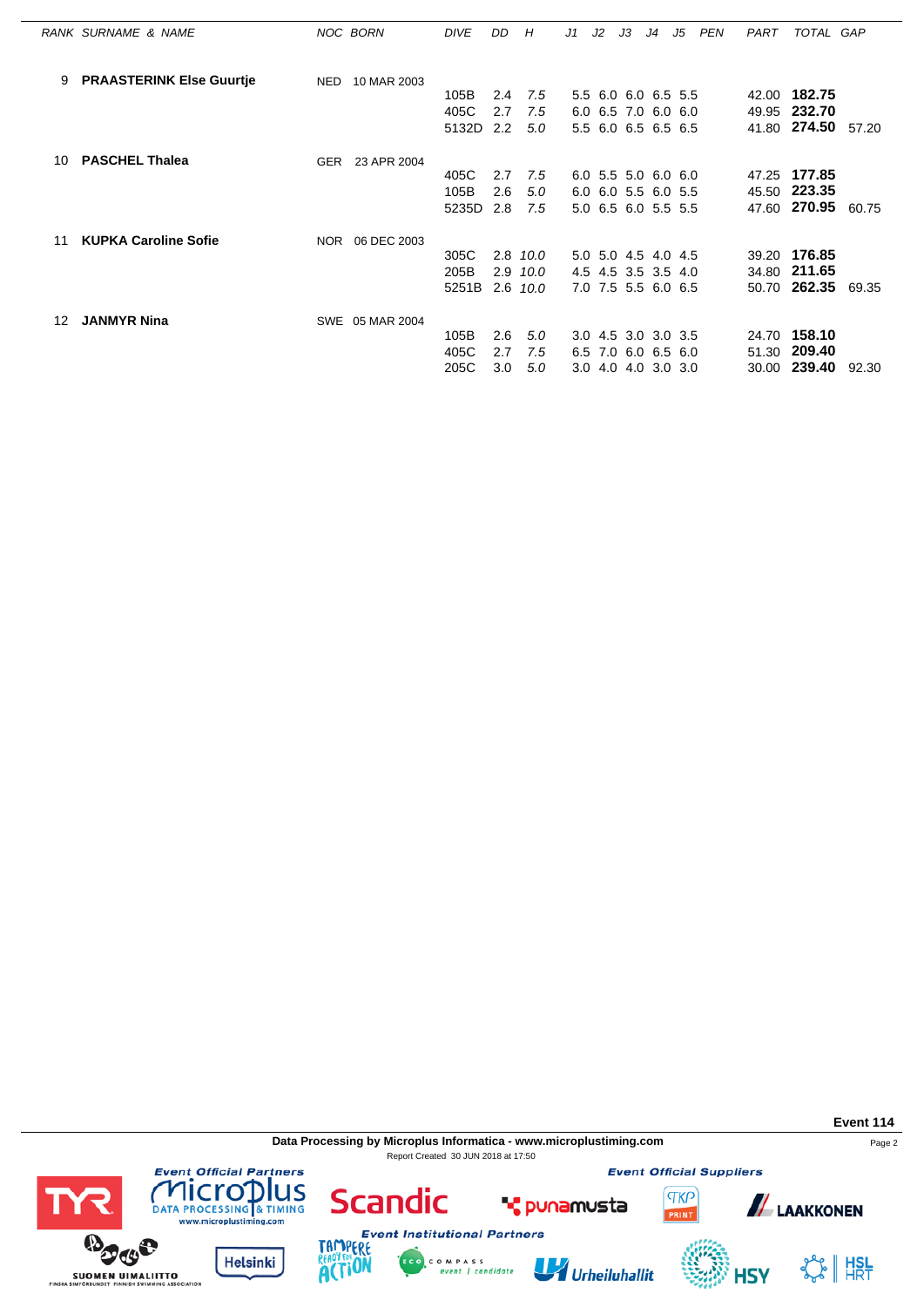

## LEN EUROPEAN JUNIOR CHAMPIONSHIPS **DIVING**

HELSINKI - FINLAND 25 JUNE - 1st JULY

Results



*RANK SURNAME & NAME NOC BORN DIVE DD H J1 J2 J3 J4 J5 PEN PART TOTAL GAP*

**B Girls - Platform**

**Preliminary**

**Event 14**

**30 JUN 2018**

**REFEREE** KUGLER Grete **PANEL A (1 2 5 6) PANEL B (3 4 7) JUDGE 1** AVASILOAE Florin **JUDGE 1** TOMLINSON Victoria **JUDGE 2** NIKOLAEVA Marina **JUDGE 2** CALDERARA Gianluca **JUDGE 3** CHANDIRYAN Maria  $\vert$  **JUDGE 3** PACHERNEGG Paul **JUDGE 4** SERGEEV Vitali **JUDGE 4** HERNANDO FERRER Carla **JUDGE 5** MATTURI-SLOTTE Marja **JUDGE 5** PICKER Christian **RESERVE** PATSERINA Olena **RESERVE** WIERNIUK Anna 1 **MUSCALU Nicoleta-A.** ROU 08 JUL 2003 103B 1.6 *10.0* 7.0 7.5 7.5 7.5 7.0 35.20 **35.20** 403B 2.0 *10.0* 8.0 8.5 8.0 8.0 7.5 48.00 **83.20** 301B 1.9 *10.0* 7.0 7.0 7.0 7.0 7.0 39.90 **123.10** 201B 1.8 *10.0* 7.5 8.0 8.0 7.0 7.0 40.50 **163.60** 405B 2.8 *10.0* 7.5 8.0 8.0 7.0 7.0 63.00 **226.60** 107B 3.0 *10.0* 5.5 5.5 6.5 6.0 5.0 51.00 **277.60** 5251B 2.6 *10.0* 6.5 6.5 6.0 6.0 6.0 48.10 **325.70** 2 **BIGINELLI Maia** ITA 09 JUN 2003 103B 1.6 *10.0* 7.0 7.0 7.0 7.0 7.0 33.60 **33.60** 403B 2.0 *10.0* 6.5 6.5 6.5 6.5 6.5 39.00 **72.60** 612B 1.9 *10.0* 8.0 7.5 8.0 7.5 7.5 43.70 **116.30** 301B 1.9 *10.0* 6.5 6.5 5.5 5.5 6.0 34.20 **150.50** 405B 2.8 *10.0* 6.0 5.5 5.5 5.5 5.0 46.20 **196.70** 5253B 3.2 *10.0* 5.5 4.5 5.5 4.5 5.0 48.00 **244.70** 107B 3.0 *10.0* 5.5 5.0 5.5 5.5 5.5 49.50 **294.20** 31.50 3 **PAVEL Antonia-Mihaela** ROU 19 JUN 2004 103B 1.6 *10.0* 8.0 7.0 7.5 7.5 7.0 35.20 **35.20** 403B 2.0 *10.0* 7.0 6.0 6.0 7.0 7.0 40.00 **75.20** 301C 1.8 *10.0* 6.0 7.0 6.5 6.5 7.5 36.00 **111.20** 201C 1.7 *10.0* 6.5 7.0 6.5 6.0 6.5 33.15 **144.35** 405B 2.8 *10.0* 5.5 5.0 5.0 5.0 5.0 42.00 **186.35** 107B 3.0 *10.0* 7.0 6.5 6.0 6.0 6.5 57.00 **243.35** 5253B 3.2 *10.0* 6.0 5.5 5.0 4.0 5.0 49.60 **292.95** 32.75 4 **KUZINA Elizaveta** RUS 09 MAY 2003 612B 1.9 *10.0* 6.5 7.0 7.0 6.5 6.5 38.00 **38.00** 403B 2.0 *10.0* 6.0 7.0 7.0 6.5 7.0 41.00 **79.00** 201B 1.8 *10.0* 7.0 6.5 7.0 7.5 7.0 37.80 **116.80** 301B 1.9 *10.0* 7.0 7.0 7.0 6.5 6.5 38.95 **155.75** 107B 3.0 *10.0* 4.0 4.0 3.5 3.5 3.0 33.00 **188.75** 407C 3.2 *10.0* 4.0 4.0 4.5 4.0 4.0 38.40 **227.15** 5253B 3.2 *10.0* 6.5 6.5 5.5 6.0 6.0 59.20 **286.35** 39.35

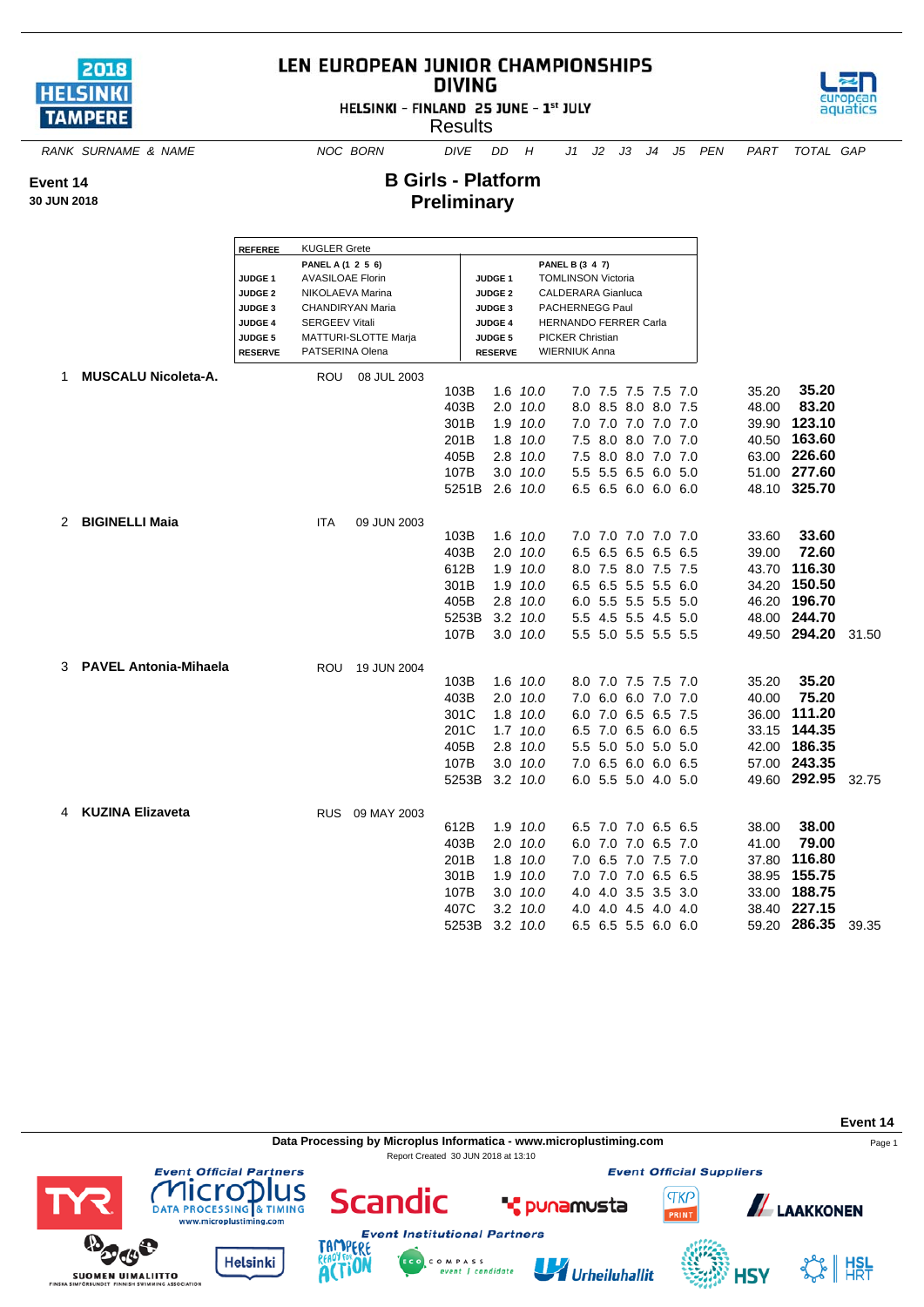|    | RANK SURNAME & NAME             |            | <b>NOC BORN</b> | <b>DIVE</b>                                                     | DD                                     | Н                                                                                       | J1 | J2 | JЗ                                                                                                                                                            | J4 | J5 | PEN | PART                                      | TOTAL GAP                                                                                            |       |
|----|---------------------------------|------------|-----------------|-----------------------------------------------------------------|----------------------------------------|-----------------------------------------------------------------------------------------|----|----|---------------------------------------------------------------------------------------------------------------------------------------------------------------|----|----|-----|-------------------------------------------|------------------------------------------------------------------------------------------------------|-------|
| 5  | <b>ZILLIG Josie</b>             |            | GBR 14 SEP 2003 | 103B<br>201B<br>301B<br>403B<br>405B<br>305C<br>5253B           |                                        | 1.6 10.0<br>1.8 10.0<br>1.9 10.0<br>$2.0$ $10.0$<br>2.8 10.0<br>2.8 10.0<br>3.2 10.0    |    |    | 6.5 6.5 7.0 7.5 7.0<br>7.0 7.0 7.0 7.0 7.0<br>8.0 7.5 8.0 7.5 7.5<br>7.0 6.5 6.5 6.5 6.5<br>6.0 5.0 6.0 6.0 6.5<br>3.0 3.5 2.0 2.5 2.5<br>5.0 6.0 5.5 5.5 5.5 |    |    |     | 32.80<br>37.80<br>43.70                   | 32.80<br>70.60<br>114.30<br>39.00 153.30<br>50.40 203.70<br>22.40 226.10<br>52.80 278.90             | 46.80 |
| 6  | <b>MASIUK Karyna</b>            | <b>BLR</b> | 05 APR 2003     | 103B<br>403B<br>301B<br>5231D<br>305C<br>205B<br>5152B 2.9 10.0 |                                        | 1.6 10.0<br>$2.0$ $10.0$<br>1.9 10.0<br>$2.0$ $10.0$<br>2.8 10.0<br>2.9 10.0            |    |    | 7.0 7.0 6.5 6.5 7.0<br>6.0 6.5 5.5 6.0 6.0<br>5.5 4.5 5.5 6.0 5.5<br>6.5 6.0 6.0 5.5 5.5<br>6.5 7.0 6.0 6.5 6.5<br>6.5 6.5 5.5 7.0 6.0<br>4.0 3.0 3.5 3.0 3.5 |    |    |     | 32.80<br>36.00<br>31.35<br>35.00<br>54.60 | 32.80<br>68.80<br>100.15<br>135.15<br>189.75<br>55.10 244.85<br>29.00 273.85                         | 51.85 |
| 7  | <b>NERONI Elettra</b>           | ITA        | 17 APR 2003     | 101B<br>403B<br>301B<br>5231D<br>405B<br>107B<br>205C           | 2.1<br>2.8<br>2.8                      | $1.5$ $10.0$<br>2.0 10.0<br>1.9 10.0<br>5.0<br>10.0<br>$3.0$ $10.0$<br>- 7.5            |    |    | 7.5 8.0 8.0 8.0 8.0<br>6.5 6.5 6.5 6.5 6.5<br>6.0 5.5 6.0 5.5 5.5<br>6.0 6.0 6.0 6.0 5.5<br>6.0 6.0 6.0 6.0 6.5<br>5.0 5.0 5.0 5.0 5.0<br>3.5 3.0 3.5 3.5 3.5 |    |    |     | 36.00<br>39.00<br>32.30<br>37.80          | 36.00<br>75.00<br>107.30<br>145.10<br>50.40 195.50<br>45.00 240.50<br>29.40 269.90                   | 55.80 |
| 8  | <b>PRAASTERINK Else Guurtje</b> |            | NED 10 MAR 2003 | 103B<br>403B<br>301B<br>612B<br>105B<br>405C<br>5132D 2.2       | 1.6<br>2.1<br>1.9<br>1.8<br>2.4<br>2.7 | 7.5<br>7.5<br>7.5<br>7.5<br>7.5<br>7.5<br>5.0                                           |    |    | 6.5 6.5 6.5 6.0 6.5<br>6.5 6.5 7.0 6.5 7.0<br>6.5 6.0 6.5 6.0 6.0<br>6.0 6.0 5.5 6.0 6.0<br>6.0 6.0 5.5 5.0 6.0<br>6.0 6.0 5.0 5.5 6.0<br>5.5 5.5 5.0 5.0 5.0 |    |    |     | 31.20<br>42.00<br>42.00                   | 31.20<br>73.20<br>35.15 108.35<br>32.40 140.75<br>182.75<br>47.25 230.00<br>34.10 264.10 61.60       |       |
| 9  | <b>PASCHEL Thalea</b>           |            | GER 23 APR 2004 | 201B<br>403B<br>301B<br>5231D 2.0<br>405C<br>105B<br>5235D 2.8  | 1.6<br>2.1<br>1.9<br>2.7<br>2.6        | 5.0<br>7.5<br>7.5<br>7.5<br>7.5<br>5.0<br>7.5                                           |    |    | 6.0 6.0 6.5 6.5 6.0<br>5.5 5.5 5.5 6.0 5.0<br>6.0 5.5 5.5 5.0 5.5<br>5.5 6.5 5.5 6.0 6.0<br>5.5 5.5 5.0 6.0 5.0<br>6.0 6.0 6.0 6.0 5.5<br>5.0 5.0 5.0 5.5 5.5 |    |    |     | 29.60<br>34.65<br>31.35                   | 29.60<br>64.25<br>95.60<br>35.00 130.60<br>43.20 173.80<br>46.80 220.60<br>43.40 264.00 61.70        |       |
|    | 10 KUPKA Caroline Sofie         |            | NOR 06 DEC 2003 | 103B<br>403B<br>301B<br>612B<br>305C<br>205B<br>5251B 2.6 10.0  |                                        | 1.6 10.0<br>2.0 10.0<br>1.9 10.0<br>1.9 10.0<br>2.8 10.0<br>$2.9$ $10.0$                |    |    | 6.0 6.5 6.5 5.5 6.0<br>5.5 5.5 5.5 5.5 5.5<br>7.0 6.0 6.5 5.5 6.0<br>8.0 7.0 7.0 7.0 7.0<br>4.5 4.5 4.0 5.0 4.5<br>3.5 4.5 4.0 4.0 4.5<br>6.5 6.5 6.0 6.5 6.5 |    |    |     | 29.60<br>33.00<br>35.15                   | 29.60<br>62.60<br>97.75<br>39.90 137.65<br>37.80 175.45<br>36.25 211.70<br>50.70 262.40 63.30        |       |
| 11 | <b>SHURDA Nika</b>              |            | UKR 29 APR 2004 | 403B<br>103B<br>201B<br>301B<br>5152B<br>405B<br>305C           |                                        | $2.1 \quad 7.5$<br>1.6 10.0<br>1.8 10.0<br>1.9 10.0<br>2.9 10.0<br>2.8 10.0<br>2.8 10.0 |    |    | 6.0 6.5 7.0 7.0 6.0<br>7.0 7.0 6.5 7.0 7.0<br>8.0 7.5 7.5 8.0 8.0<br>5.5 6.0 6.0 5.5 5.5<br>5.0 5.0 5.0 4.5 5.0<br>6.0 6.0 6.5 6.0 6.0<br>1.5 1.5 2.0 2.5 2.0 |    |    |     | 40.95<br>33.60                            | 40.95<br>74.55<br>42.30 116.85<br>32.30 149.15<br>43.50 192.65<br>50.40 243.05<br>15.40 258.45 67.25 |       |

**Data Processing by Microplus Informatica - www.microplustiming.com** Page 2

C O M P A S S<br>event | candidate

Report Created 30 JUN 2018 at 13:10



**Scandic Helsinki** 



Urheiluhallit

**T** punamusta



**ALAAKKONEN** 

**Event Official Suppliers** 

**TKP** 

**Event 14**